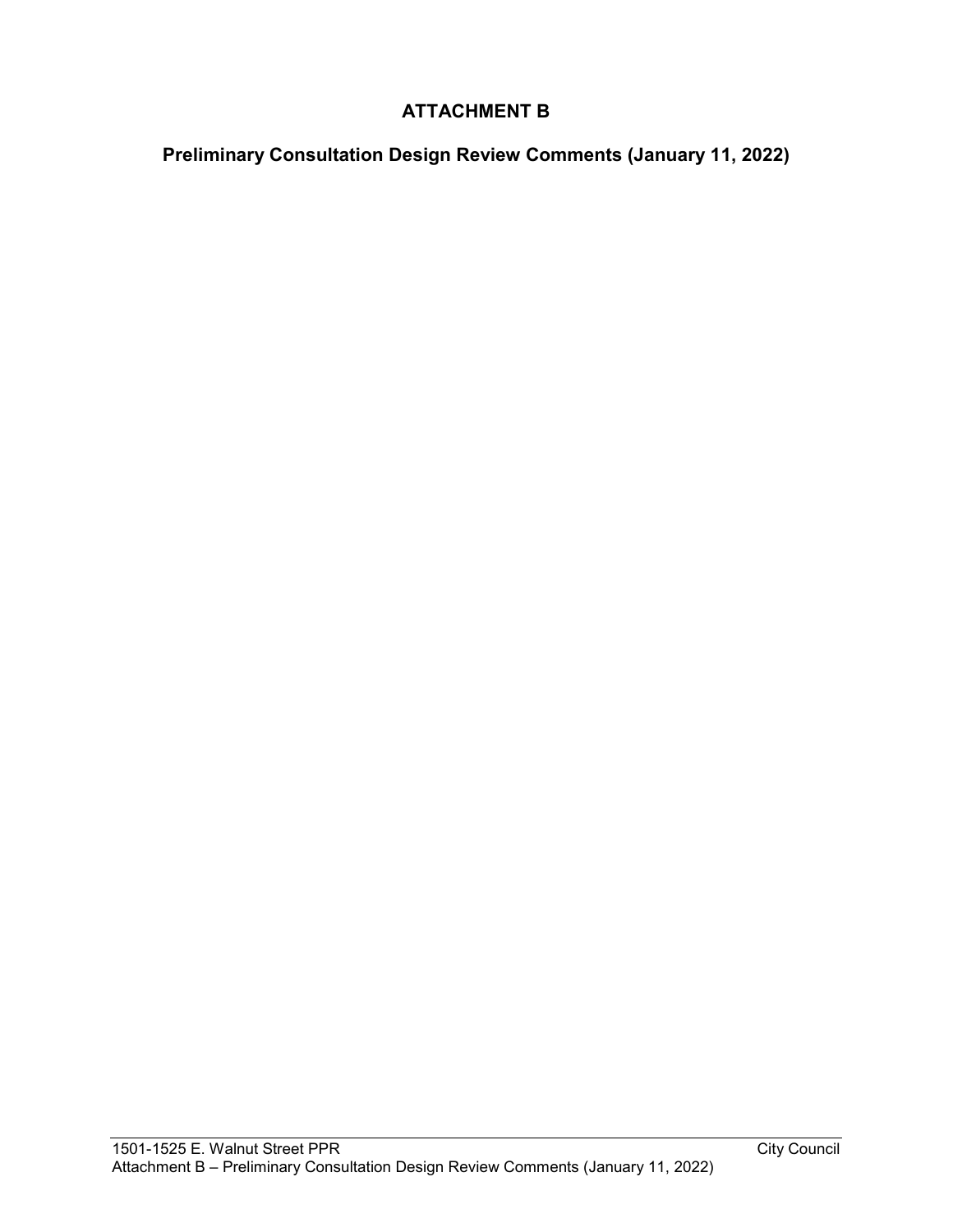

## PLANNING & COMMUNITY DEVELOPMENT DEPARTMENT PLANNING DIVISION

January 12, 2022

Burke Farrar c/o: Odyssey Development Services 141 S. Lake Avenue, Suite 105 Pasadena, CA 91101

Via email: [bfarrar@odysseypasadena.com](mailto:bfarrar@odysseypasadena.com)

## **NOTICE OF DESIGN COMMISSION COMMENTS Application for Preliminary Consultation: New 80-Unit SRO Residential Development 1501, 1515, 1525 E. Walnut Street (Commercial General Zone – CG)**  Case #: DHP2021-00345 Council District 2

Dear Mr. Farrar,

On January 11, 2022, at a virtually-held public hearing, the Design Commission, acting under the provisions of Section 17.61.030 of the Pasadena Municipal Code, reviewed your application for Preliminary Consultation of the demolition of three non-residential buildings and the construction of a new four-story, 41,756 square foot, 80-unit SRO residential development with one added caretaker's unit, located on a project site consisting of five adjacent parcels listed under the above addresses. The design guidelines applied to this review were the designrelated goals and policies in the Land Use Element of the General Plan, and the Design Guidelines for Neighborhood Commercial and Multi-family Residential Districts. The Commission generally agreed with the comments in the staff report, which are reiterated below, and provided additional comments on the preliminary design, also listed below:

- 1. Further develop the simplicity of the project's form and massing and provide a clear design rationale to support the project's simplicity.
- 2. The proposed design concept should be applied to the entirety of the project including the surface parking, and outdoor amenities. Consider alternatives to surface parking to allow for provision of a sizable outdoor space for the residents to use and enjoy throughout the year and a more accommodating outdoor pool area. Also consider ways to improve the design of linkages and sequence of travel from one amenity space to another such as to the proposed dog run in the far western corner of the property.
- 3. Consider utilizing the existing slope and the property's seven-foot change in grade to the advantage of providing partially subterranean parking and open up the rear yard for more outdoor garden and amenity spaces. Also consider the need for two drive-through garage openings and study reducing to one vehicular entrance and exit.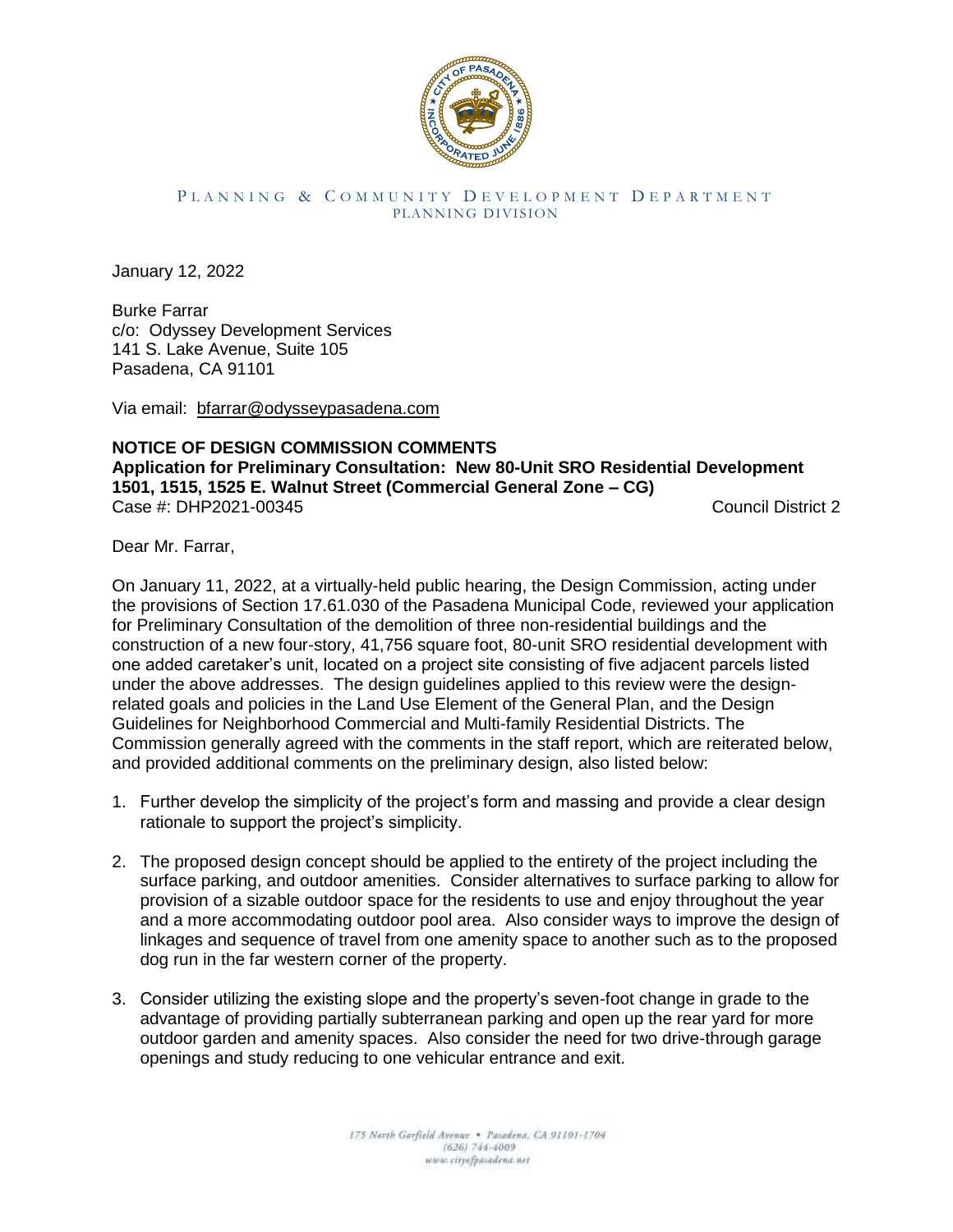Burke Farrar 1501-1525 E. Walnut Street (DHP2021-00345) Page 2 of 3

- 4. Consider retaining and/or relocating as many of the existing on-site trees as possible. It is encouraged that the design of the structure, and site planning, revolve around existing natural elements such as protected trees. The tree inventory indicates a potential total of three protected trees that, if removed, will require a planting replacement of 12 trees at 36 inch box, or 24 at 24-inch box.
- 5. Consider design elements that can further enhance the pedestrian experience through appropriately-scaled architectural features such as shading elements, façade softening through landscape, carefully applied expansion joints, an applied wainscoting, or belt course, particularly along the south elevation. Also, look at solutions to alleviate potentially large expanses of blank wall planes at the corner massing along the street edge.
- 6. Study the addition of windows at the opposing ends of the interior circulation corridor to increase the articulation along the exterior façade, and allow for access to daylight in the interior spaces.
- 7. Consider providing larger balconies for the units, particularly along the south façade, to provide usable outdoor space and improve the reduction in solar heat gains.
- 8. As the landscape design is developed, consider the use of alternative pavement materials that are permeable, and that reduce solar heat gains as further sustainability enhancements to the project.
- 9. The building is largely mirrored on front and back and east and west. Consider applying the same design consideration to the rear façade as was applied to the front, particularly at the ground level. Look at accentuating the amenity spaces, and making them have a logical presence with clear connectivity to the outdoors. Also, consider providing a clear sight line through the main lobby, from the street, to the rear yard amenity spaces.
- 10. As the design progresses and the material palette is further developed, consider the use of smooth cement plaster to provide a purity of form at the corner massings and make apparent the intention of their design. Regardless, carefully consider the expansion joints of the stucco or plaster finish and how that relates to the overall building design and how it affects the pedestrian interaction at ground-level.
- 11. Carefully study the detailing and finish of the proposed stucco and how its application will accentuate and strengthen the simplicity of the building form.